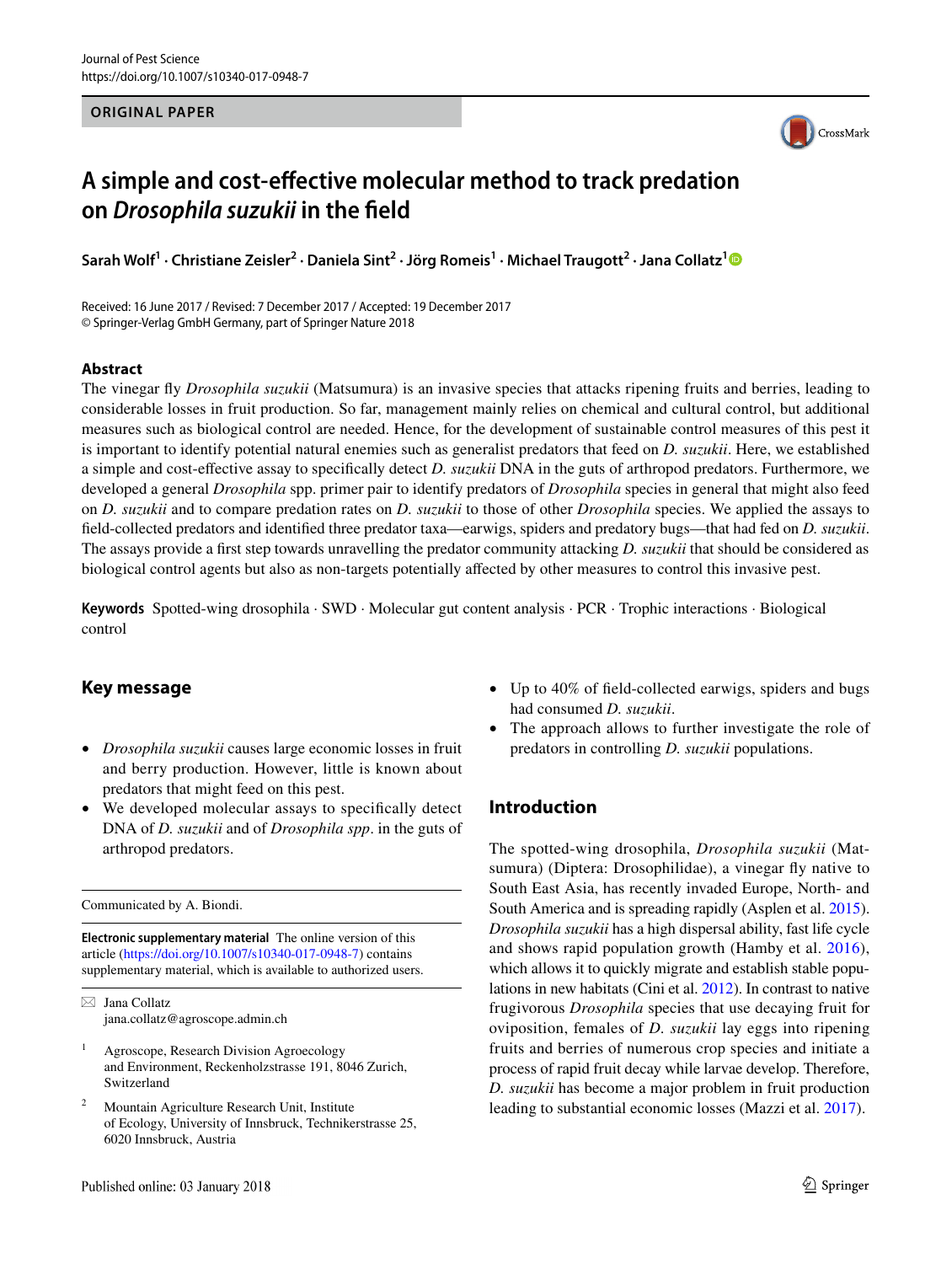Currently, the most widely adopted strategy to cope with *D. suzukii* in crop production is chemical control (Cini et al. [2012;](#page-7-2) Haye et al. [2016;](#page-7-3) Mazzi et al. [2017](#page-8-0)). Since insecticides target mainly adult *D. suzukii,* which have a high reproductive capacity and overlapping generations, multiple applications are needed and there is a risk of resistance development. Moreover, residues may remain on fruit at harvest and chemicals can have non-target efects on natural enemies and other benefcial organisms (Roubos et al. [2014](#page-8-1); Haye et al. [2016](#page-7-3)). Mass trapping, sanitary measures, netting and kaolin/chalk applications are further measures to protect fruit and berry cultures (e.g. Baroffio et al.  $2016$ ), but most of these procedures are labour intensive and do not necessarily reduce fy populations.

On top of these limitations of current control strategies comes the wide distribution of *D. suzukii* at the landscape level (Wang et al. [2016](#page-8-2)). It infests a broad spectrum of host plants including fruit crops, but also wild plants (Lee et al. [2015](#page-8-3); Poyet et al. [2015;](#page-8-4) Kenis et al. [2016\)](#page-7-5), and very likely uses semi-natural habitats for overwintering and as refuges in times of weather extremes or food shortage (Lee et al. [2015](#page-8-3)). However, semi-natural habitats often accommodate a high diversity of predatory arthropods such as earwigs, spiders, bugs and beetles (Geiger et al. [2009](#page-7-6)), and these might play an important role in the regulation of *D. suzukii* populations. The impact of such natural enemies inhabiting orchards and semi-natural habitats could be enhanced by providing them with necessary resources such as shelters, overwintering sites and alternative food sources (e.g. pollen and nectar), by protecting them from the adverse efects of plant protection strategies (e.g. chemicals and sanitary measures) (Gurr et al. [2017\)](#page-7-7), or by the supplemental release of natural enemies into the habitat. In order to support natural enemies of *D. suzukii* according to their needs, they frst have to be identifed.

Parasitic wasps are the best studied natural enemies of *D. suzukii* in the invaded areas because they are relatively easy to collect with sentinel larvae and pupae of vinegar fies (e.g. Chabert et al. [2012](#page-7-8); Mazzetto et al. [2016](#page-8-5); Knoll et al. [2017](#page-7-9)). As potential classical biological control agents, parasitoids from *D. suzukii*'s native range are being investigated as well (Daane et al. [2016\)](#page-7-10). Besides parasitoids, predatory arthropods might reduce fy populations by feeding on eggs, larvae, pupae and adults, and as generalists they can provide background-level control when pest densities are still low (Symondson et al. [2002\)](#page-8-6).

So far, most research on potential arthropod predators of *D. suzukii* has been limited to laboratory no-choice feeding trials where the anthocorid species *Orius insidiosus* (Say), *O. laevigatus* (Fieber), *O. majusculus* (Reuter) and *Anthocoris nemoralis* (Fabricius) (Hemiptera: Anthocoridae), the earwig *Labidura riparia* (Pallas) (Dermaptera: Labiduridae), the staphylinid *Dalotia* (*Atheta*) *coriaria* (Kraatz) (Coleoptera: Staphylinidae) and the mite *Hypoaspis miles* (Berlese) (Acari: Mesostigmata: Laelapidae) were fed diferent *D. suzukii* life stages (Cuthbertson et al. [2014;](#page-7-11) Malagnini et al. [2014;](#page-8-7) Gabarra et al. [2015;](#page-7-12) Renkema et al. [2015](#page-8-8); Woltz et al. [2015\)](#page-8-9). While these studies provide valuable information on the general suitability of *D. suzukii* as a prey and the feeding rates of the predators, they do not allow concluding whether *D. suzukii* is utilized as a prey in the field and how frequently the pest is consumed by specifc predator taxa.

Observations from the feld are very rare and represent mostly indirect evidence of *D. suzukii* predation: Arnó et al. ([2012\)](#page-7-13) collected *O. laevigatus*, *Cardiastethus nazarenus* Reuter, *C. fasciiventris* (Garbiglietti) (all Hemiptera: Anthocoridae) and *Dicyphus tamaninii* Wagner (Hemiptera: Miridae) from potentially *D. suzukii*-infested fruit samples (strawberry, *Solanum luteum* Mill s.l. and *Arbutus unedo* Linnaeus, while Gabarra et al. [\(2015](#page-7-12)) collected *O. laevigatus* from raspberry samples. Recently, predator-exclusion experiments revealed that fewer *D. suzukii* developed in straw- and blueberries that were accessible to predators than in berries that were protected by a bag (Woltz and Lee [2017\)](#page-8-10). The predators collected from the accessible berries included species belonging to the Staphylinidae, Araneae, Dermaptera and Formicidae suggesting biological control of *D. suzukii* by these taxa. However, there is only little direct evidence for predators attacking *D. suzukii*. This includes observations of *Orius* spp. feeding on larvae in raspberries (Walsh et al. [2011\)](#page-8-11), ants and spiders feeding on larvae and pupae in blueberries on the ground (Woltz et al. [2015](#page-8-9)), and video observation of prey removal by ants digging up and carrying away pupae (Woltz and Lee [2017\)](#page-8-10). Since many arthropods are fuid feeders, prey remains in the gut cannot be investigated microscopically, and therefore, molecular methods are needed to identify the consumed prey.

Molecular methods have proven to be a powerful and convenient way to unravel trophic interactions under natural conditions (Traugott et al. [2013](#page-8-12)). Several primer-based assays have been developed to identify *D. suzukii* DNA, some of which can be used to track predation (Dhami and Kumarasinghe [2014](#page-7-14); Kim et al. [2014](#page-7-15); Murphy et al. [2015](#page-8-13); Renkema et al. [2015\)](#page-8-8). However, these assays require realtime PCR systems and/or the use of restriction enzymes, which makes them cumbersome to apply. Moreover, the primers designed in Murphy et al. ([2015\)](#page-8-13) target single-copy genes, reducing the sensitivity of this assay to detect small quantities of degraded prey DNA (King et al. [2008\)](#page-7-16).

The aim of this study was thus to develop and test a simple and cost-efective PCR assay that allows to specifcally detect *D. suzukii* DNA in laboratory experiments as well as in feld-collected predators and that is suitable for massscreening. Additionally, a general *Drosophila* spp. primer pair was developed to identify predators of *Drosophila* species that might also feed on *D. suzukii* if available. The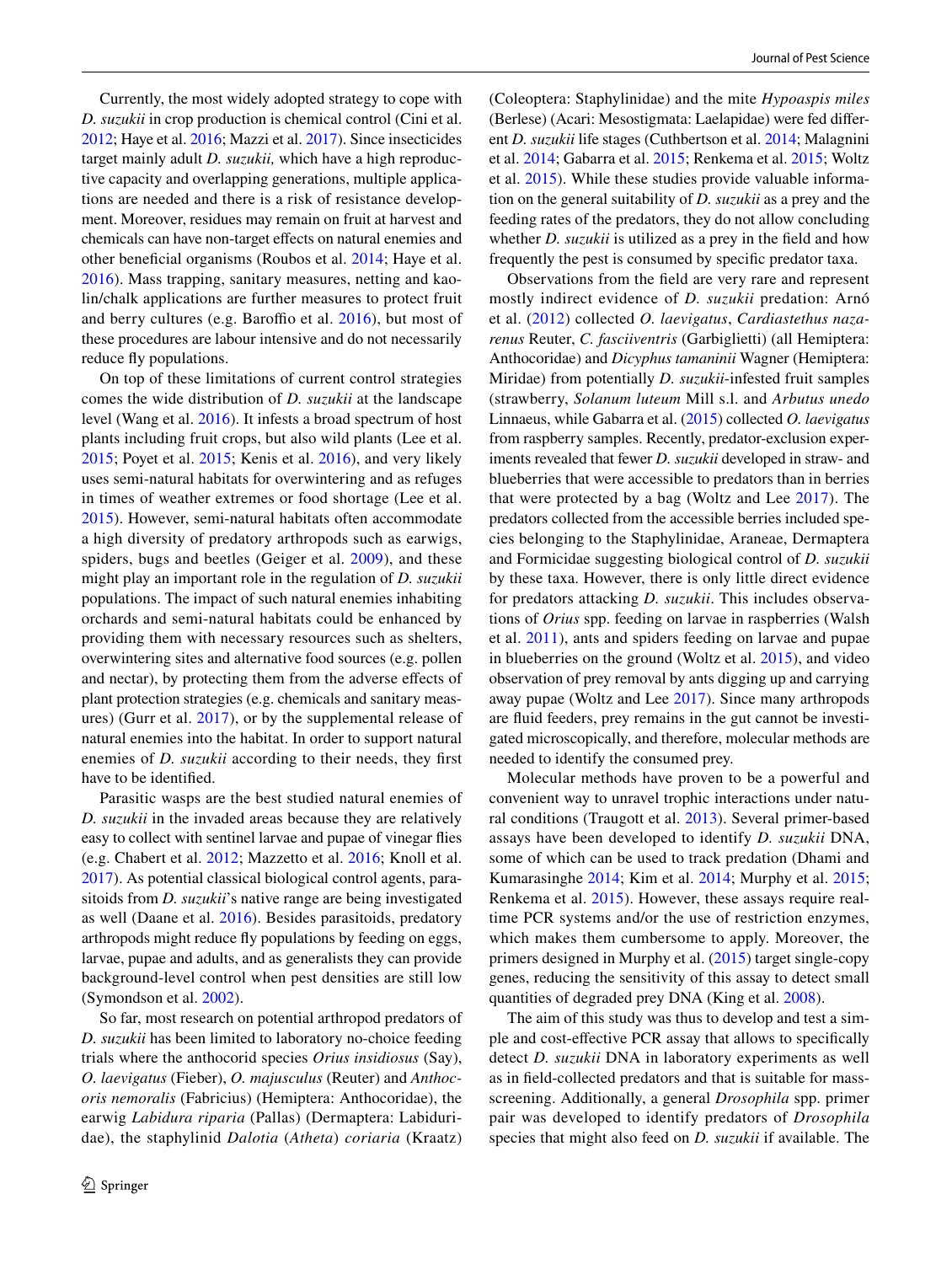comparison of results obtained with the two primer pairs can serve as a proxy for specifc predation on *D. suzukii* in relation to other *Drosophila* species. By applying the molecular approach in a frst case study to a range of feld-collected invertebrate predators, we could show that diferent taxa of generalist predators had consumed *D. suzukii.* The new methods and gained knowledge can now serve as basis for developing further studies to investigate interactions between *D. suzukii* and its natural enemies in more detail.

# **Materials and methods**

### **Arthropods**

Adult drosophilids were collected alive with banana-baited traps (0.8-L plastic vials provided with a row of holes (4 mm diameter) and covered with a plastic lid), which were distributed in diferent habitats in Zurich-Afoltern, Switzerland, in July 2016. Flies were identifed morphologically to species level according to Bächli and Burla ([1985\)](#page-7-17) using a stereomicroscope and individually stored in 80% ethanol. Additional species were provided by other researchers and the Drosophila Species Stock Center (University of California, San Diego). A list of all drosophilid species and their origin is provided in Online Resource 1.

Predatory arthropods were collected in the vicinity of Zurich, Switzerland, in July 2016 at the following sites: an untreated and highly *D. suzukii*-infested cherry culture in Zurich-Wädenswil, blackberry and raspberry cultures from two organic farms in Zurich-Afoltern (Bärenbohl and Riederhof), and hedgerows and feral blackberry in Zurich-Afoltern (Reckenholz). The presence of *D. suzukii* at the time of collection was verifed non-quantitatively using custom-made cylindrical fy-traps as described by Knoll et al. ([2017\)](#page-7-9). Predators were caught by shaking the trees and shrubs and collecting the fallen predators from a towel or net placed below. All predators were stored individually in tubes and kept on ice until reaching the laboratory. They were subsequently frozen and stored at − 24 °C. Online Resource 2 provides a detailed list of the number of predators caught at each site and culture.

Since the cherry culture in Zurich-Wädenswil was highly infested with *D. suzukii* and therefore contamination of the predator's body surface with *D. suzukii* DNA was likely, the predators were washed with bleach to remove such contamination prior to analysis (Greenstone et al. [2012](#page-7-18); Wallinger et al. [2013](#page-8-14)). The tube with the predator was flled with 1–1.5% bleach solution (1 part 10–15% sodium hypochlorite (Sigma-Aldrich, St. Louis, Missouri, USA), 9 parts Milli-Q water, Tween (detergent) 0,2%) and shaken for 30 s. The predator was then transferred twice to a fresh tube with 1 mL of Milli-Q water and shaken for 15 s. Finally, the predator was stored in a fresh dry tube at  $-24$  °C.

## **DNA extraction**

DNA was extracted from whole specimens of all fly species and from 2 to 3 legs per predator (from 1 to 7 individuals per taxon, see Online Resource 3). The tissue was submerged in 180 µL TES bufer (0.1 M TRIS, 10 mM EDTA, 2% SDS, pH8) and 20 µL Proteinase K (20 mg/mL) and then homogenized with  $3-4$  3-mm glass beads in a Precellys<sup>®</sup> 24 Tissue Homogenizer (Peqlab, Erlangen, Germany) for twice 35 s at 5500 rpm. The samples were centrifuged for 5 min at 14,000 rpm and incubated overnight on a rocking platform at 56 °C. DNA was extracted with the BioSprint 96 instrument using the BioSprint 96 DNA blood Kit (both QIAGEN, Hilden, Germany) following the instructions of the manufacturer's manual except for the modifcation of the lysis described above and elution in  $1 \times TE$  buffer.

## **Primer design and assay development**

To track the consumption of *D. suzukii* on a species-specifc level and the consumption of *Drosophila* spp. on a genusspecifc level, two primer pairs were developed. The target region for DNA amplifcation with the *D. suzukii*-specifc primers was part of the mitochondrial cytochrome *c* oxidase subunit 1 gene (COI), a region often used to distinguish species (Hebert et al. [2003\)](#page-7-19). The DNA of flies and predators was amplifed in an Eppendorf Mastercycler Nexus (Eppendorf, Hamburg, Germany) with 1.5 µL DNA extract, 0.2 mM dNTP mix (Genecraft, Köln, Germany), 0.5 µM of each primer (LCO1490 and HCO2198, Folmer et al. [1994](#page-7-20)), 1x reaction bufer with magnesium (NEB, Ipswich, USA), additional 1.2 mM  $MgCl<sub>2</sub>$  (to reach a final concentration of 3 mM  $MgCl<sub>2</sub>$ ), 5 µg bovine serum albumin (BSA), 0.25 U oneTAQ polymerase (NEB) and PCR grade water to a fnal volume of 10 µL. The following conditions were used: 2 min of initial denaturation at 94 °C followed by 35 cycles of 20 s at 94 °C, 30 s at 50 °C and 60 s at 68 °C. The fnal elongation was run for 3 min at 68 °C. Amplicons were visualized with QIAxcel Advanced (QIAGEN; QIAxcel DNA Screening Kit, method AM320 with 30 s injection time, ScreenGel v1.4). PCR products from all drosophilid species and from one predator per family were enzymatically cleaned with Exo (NEB) and TSap (Promega, Mannheim, Germany) and sent for sequencing to Eurofins MWG Operon (Munich, Germany). Drosophilid sequences were submitted to GenBank (accession numbers in Online Resource 1).

Sequences were aligned in BioEdit (Hall [1999](#page-7-21)) together with additional sequences obtained from GenBank. A primer pair targeting *D. suzukii* was designed with Primer Premier 5 (PREMIER Biosoft International, Palo Alto, USA).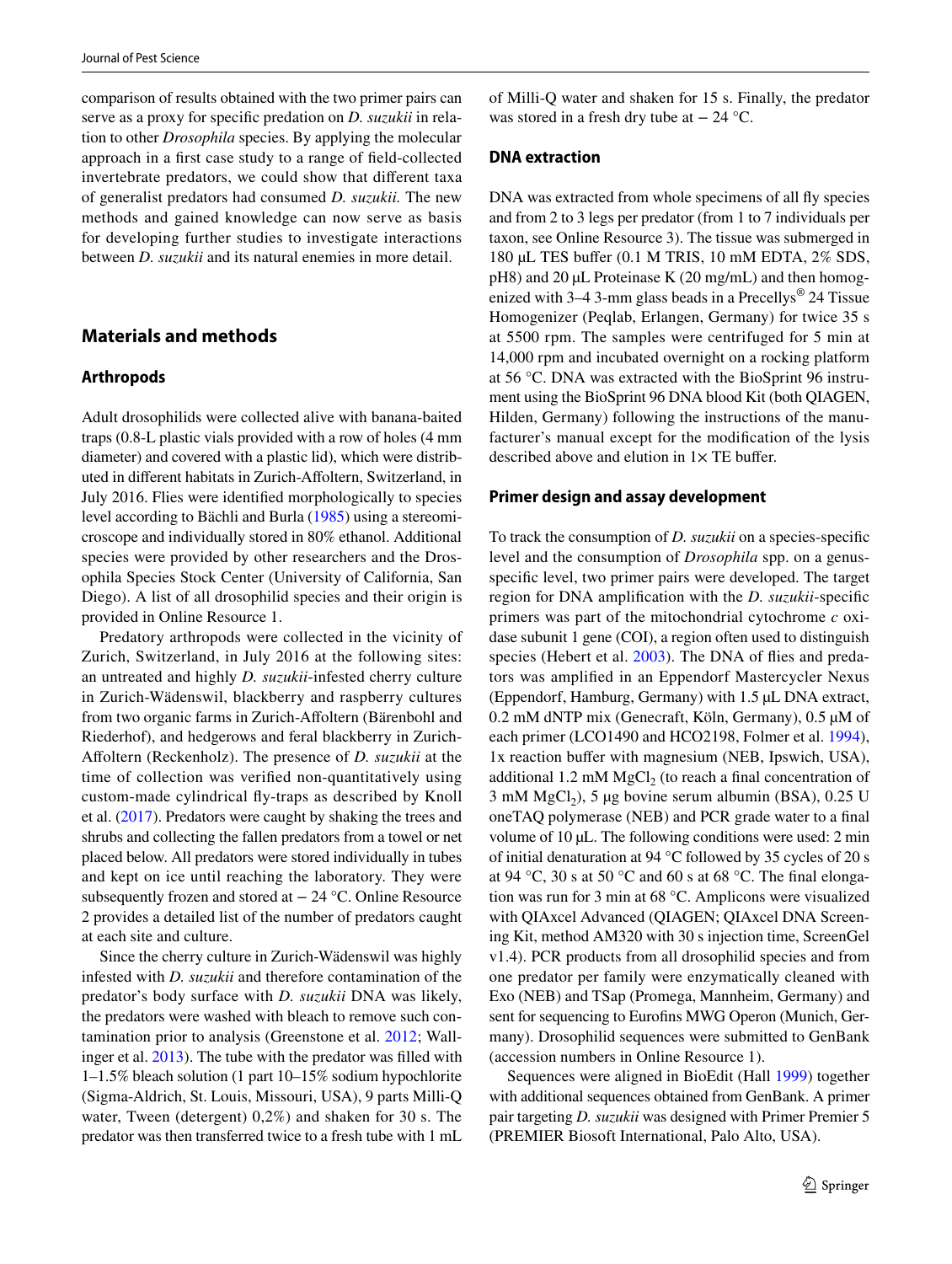Due to the high variability in the COI sequences among the diferent *Drosophila* species, it was impossible to design a group-specifc primer on this gene. Based on the alignment of 18s rDNA sequences used to design group-specifc primers in Sint et al. ([2014](#page-8-15)) and additional *Drosophila* sequences from GenBank, the already existing primer pair Cal-gen-S263 and Cal-gen-A264 (Sint et al. [2014\)](#page-8-15) was modified to receive a genus-specifc primer pair for *Drosophila* spp. using BioEdit and Primer Premier 5.

Both the specifc and the general primer pairs were tested separately in singleplex PCR to identify the optimal annealing temperatures.

To test the sensitivity of the primer pairs, standardized DNA templates with known numbers of DNA copies/ $\mu$ L were generated as described in Sint et al. [\(2012](#page-8-16)). A stepwise dilution series of the resulting DNA templates was tested with both primer pairs to determine the minimal number of DNA copies needed for successful amplifcation (minimum signal strength on the QIAxcel of 0.1 relative fuorescent units (RFU)). Both primer pairs target so-called multi-copy genes to increase the detection probability in dietary studies (King et al. [2008\)](#page-7-16). However, as they are amplifying a mitochondrial (COI) and a nuclear gene (18s rDNA), respectively, comparing solely the number of DNA molecules needed for successful amplifcation does not take the differences in copy numbers for the two genes per cell into account. Therefore, also the total DNA concentration of a *D. suzukii* DNA extract was determined, using Quant-iT™ PicoGreen<sup>®</sup> (Invitrogen, Paisley, UK) on a VICTOR<sup>™</sup> X4 Multilabel Plate Reader (PerkinElmer, Waltham, USA). A dilution series was tested with both primer pairs to determine the minimal amount of total DNA detected by the primers.

Specificity of the diagnostic PCR assays was assessed with DNA from 79 and 88 taxa with the *Drosophila* spp. and the *D. suzukii* primer pairs, respectively (including 24 of 35 known *Drosophila* species of Switzerland according to Bächli ([1998](#page-7-22)) and DNA from diferent dipteran families that was available from an earlier study by Sint et al. [2014,](#page-8-15) see Online Resource 1).

## **Screening of feld‑collected predators**

Six taxonomic groups of predators were collected in the feld: bugs (Hemiptera: Heteroptera), earwigs (Dermaptera), spiders (Araneae), harvestmen (Opiliones), ladybird beetles (Coleoptera: Coccinellidae) and rove beetles (Coleoptera: Staphylinidae). Earwigs, predatory bugs and ladybirds were identifed to species, spiders and rove beetles to family and harvestmen to order level. Most bugs belonged to the species *Himacerus mirmicoides* (O. Costa) (Nabidae) (147/155) and were mainly collected in black- and raspberries. *Forfcula auricularia* Linnaeus (Forfculidae) made up the largest part of the earwigs analysed (137/143) with 114 originating from the cherry cultures. The spiders belonged to 11 diferent families that were assigned to two diferent functional groups: webbuilding spiders (Agelenidae (16), Araneidae (25), Linyphiidae (12) and Theridiidae (20)) and hunting spiders (Clubionidae (2), Lycosidae (3), Philodromidae (20), Pisauridae (1), Salticidae (12), and Thomisidae (24)). Not identifed spiders (17, mainly spiderlings) and the only specimen of the family Tetragnathidae were not assigned to either group. Only small numbers of the other predator groups were collected (14 harvestmen, 9 ladybirds and 8 rove beetles). The diferent feld sites and cultures were not analysed separately because of the uneven distribution of the samples among sites and cultures (Online Resource 2). In total, 482 arthropod predators were screened with each primer pair (i.e. specifc *D. suzukii* and general *Drosophila* spp.). Lysis of small predators (e.g. juvenile earwigs and predatory bugs) was done in 200 µL lysis buffer (190  $\mu$ L TES buffer and 10  $\mu$ L Proteinase K), of large ones (adult earwigs, large spiders) in 400 µL. Otherwise, lysis and DNA extraction followed the same procedure as described above. All samples were tested in singleplex PCR assays with the two primer pairs. Two positive (*D. suzukii* DNA) and two negative controls (molecular water) were included per 96-well plate to check for correct amplifcation and cross-contamination, respectively. DNA was separated and visualized with QIAxcel, a capillary electrophoresis system enabling objective evaluation of PCR results compared to standard agarose gel. The detection threshold was set to 0.1 RFU (i.e. all amplicons of the respective fragment size and a strength of  $\geq 0.1$  RFU were counted as positive), which is well above potential background noise of the capillaries.

To verify that the PCR products consist of the targeted DNA (*D. suzukii* DNA for the specifc primers and *Drosophila* spp. DNA for the general primers), PCR products of 1–5 individuals per predator taxon were sent for sequencing (Eurofins).

#### **Data analysis**

The 95% confdence intervals of the mean number of positive samples were obtained for each predator group and primer pair, separately, using the adjusted bootstrap percentile (BCa) method (package BOOT: Canty and Ripley [2016\)](#page-7-23) with R version 3.3.3 (R Core Team [2017](#page-7-24)). Non-overlapping confdence intervals served as a conservative proxy for signifcant diferences (Payton et al. [2003](#page-8-17)).

## **Results**

## **Primers and assay validation**

The species-specifc primer pair Dro-suz-S390 and Dro-suz-A380 is targeting *D. suzukii* DNA and results in an amplicon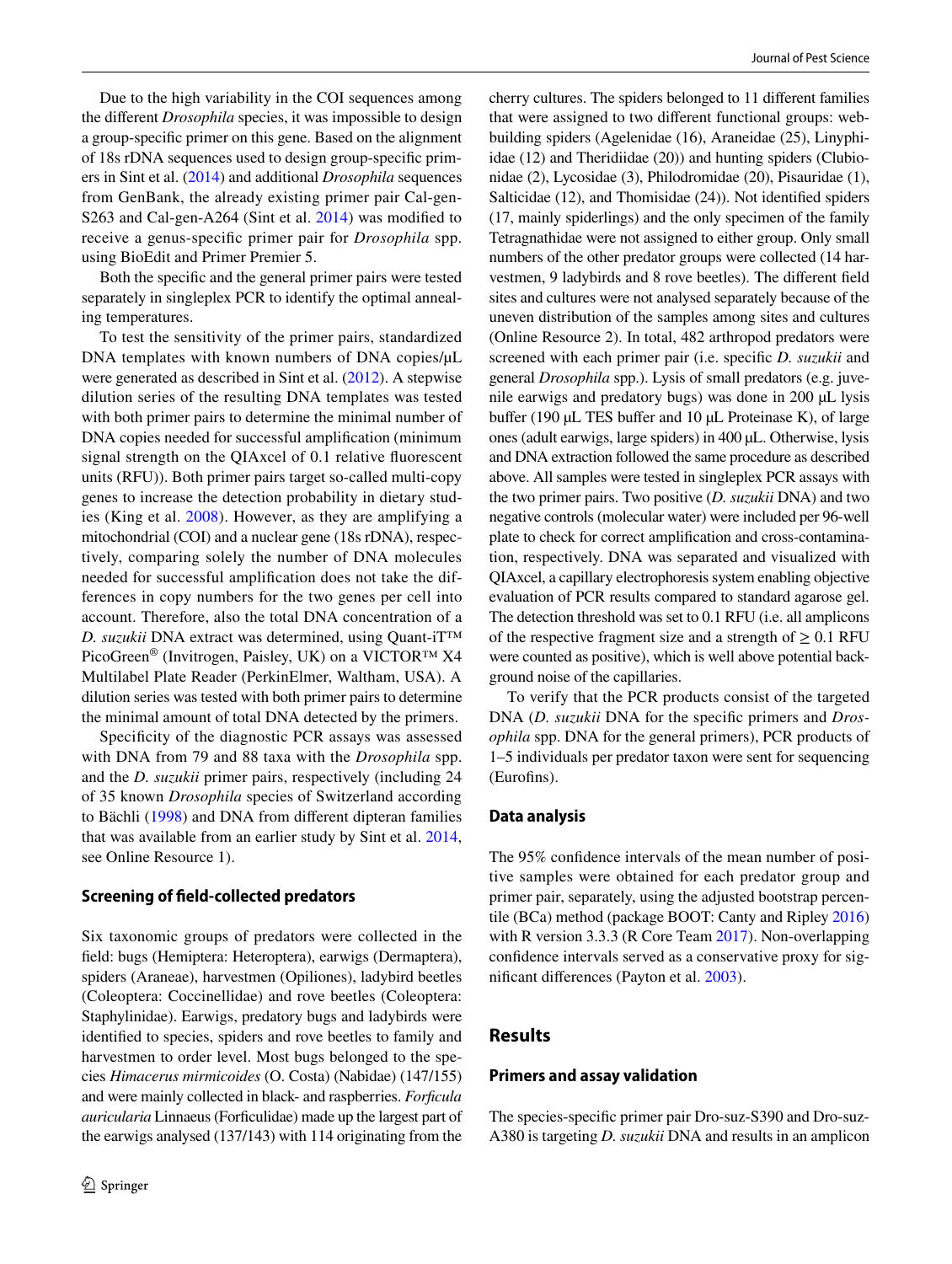of 171-bp length (Table [1\)](#page-4-0). The *Drosophila* spp. primers, Droso-S391 and Droso-A381, are targeting several *Drosophila* species and generate an amplicon of 240-bp length. PCR conditions were identical for both primer pairs: each 10 µL reaction included 2 µL of DNA extract, 1x Multiplex PCR Master Mix (Qiagen), 0.5 µM each primer, 5 µg BSA and PCR grade water. Thermocycling was 15 min at 95 °C, 35 cycles with 30 s at 94 °C, 90 s at 62 °C and 60 s at 72 °C, and the fnal elongation for 10 min at 72 °C.

The primers for *D. suzukii* were highly specifc and did not show DNA amplifcation in the tested non-target fy and predator taxa, except in one species of Heleomyzidae (unidentifed species collected at an altitude of 2400 m, Sint et al. [2014](#page-8-15)). The *Drosophila* spp. primers amplifed DNA of all tested *Drosophila* species (including *D. suzukii*), but also of *Cacoxenus indagator* Loew and *Scaptomyza* sp. (Diptera: Drosophilidae), of *Geomyza apicalis* (Meigen) (Diptera: Opomyzidae), and one winter crane fy (Diptera: Trichoceridae). However, the amplifcation of the latter remained with 0.08 RFU below the threshold for positive detection. Details of the specifcity tests are shown in Online Resource 3.

Assay sensitivity is high and very similar for both primer pairs. DNA amplifcation was achieved starting from 75 double-stranded templates per reaction (*D. suzukii* primers: 0.08 RFU, *Drosophila* spp. primers: 0.1 RFU) and as little as  $0.02$  pg total DNA was sufficient for DNA amplification with the species- and group-specifc primer pairs (0.27 RFU and 0.11 RFU, respectively).

The sequences generated from the PCR products obtained by testing feld-collected predators were compared to Gen-Bank entries using BLAST to verify amplifcation of target DNA. All 25 sequences from DNA fragments amplifed with the specifc *D. suzukii* primers matched 100% to *D. suzukii*-GenBank entries. All matches for the *Drosophila* spp. primers consisted of *Drosophila* sequences with a similarity of 98%–100%, except for two sequences that matched *Thaumatomyia notata* (Meigen) (Diptera: Chloropidae) with 99%–100% similarity.

#### **Screening of feld‑collected predators**

*Drosophila suzukii* and *Drosophila* spp. DNA were mainly amplified from three taxa of field-collected predators (Fig. [1\)](#page-4-1). In earwigs, DNA of *D. suzukii* was amplifed from 43.4% and *Drosophila* spp. from 44.1%. While 48.7% of the tested individuals from the highly infested cherry culture had consumed *D. suzukii*, it was only 21.4% for the other feld sites. In bugs, 15.5 and 8.4% and in spiders 14.4 and 26.8% of the individuals, were positive for *D. suzukii* and *Drosophila* spp., respectively. In all three predator taxa, some individuals were found that tested only positive for DNA of *D. suzukii* but not *Drosophila* spp., however, only in bugs this was a relevant proportion of the detections. Furthermore, three out of eight rove beetles tested positive for *D. suzukii* DNA and two of these also for *Drosophila* spp. DNA. No *Drosophila* DNA was amplifed from the nine ladybirds and 14 harvestmen examined.

Taking the functional groups of the spiders into account (web-building vs. hunting), most of *D. suzukii* DNA detections originated from web-building spiders, of which 20.5% tested positive for DNA of *D. suzukii* and 35.6% for DNA of *Drosophila* spp. (Figure [2\)](#page-5-0). In contrast, only 8.1 and 16.1% of the hunting spiders tested positive for *D. suzukii* and *Drosophila* spp. DNA, respectively.



<span id="page-4-1"></span>**Fig. 1** Percentage of feld-collected predators (bugs, earwigs and spiders) from which DNA of *D. suzukii* (dark bars) and *Drosophila* spp. (light bars) was amplifed. Numbers in parenthesis represent the number of individuals tested. 95% BCa confdence intervals were obtained from 10,000 bootstrap replicates [R, boot.ci(type="bca")]

<span id="page-4-0"></span>**Table 1** Primer sequences and resulting amplicon sizes

| Target genes             | Primer         | Primer sequence $(5^{\prime}$ -3 <sup><math>\prime</math></sup> ) | Size (bp) |
|--------------------------|----------------|-------------------------------------------------------------------|-----------|
| Drosophila suzukii (COI) | Dro-suz-S390   | <b>TTGAACTGTTTACCCACCTCTT</b>                                     | 171       |
|                          | $Dro-suz-A380$ | GGTATTCGGTCTAATGTAATACCC                                          |           |
| Drosophila spp. (18s)    | $Droso-S391$   | AAATAACAATACAGGACTCATATcc                                         | 240       |
|                          | $Droso-A381$   | gTAATACGCTTACATACATaAAGGTATA                                      |           |

S denotes the forward and A the reverse primer. Lower-case letters in the group primer sequences indicate modifcations of the original primers (Sint et al. [2014](#page-8-15))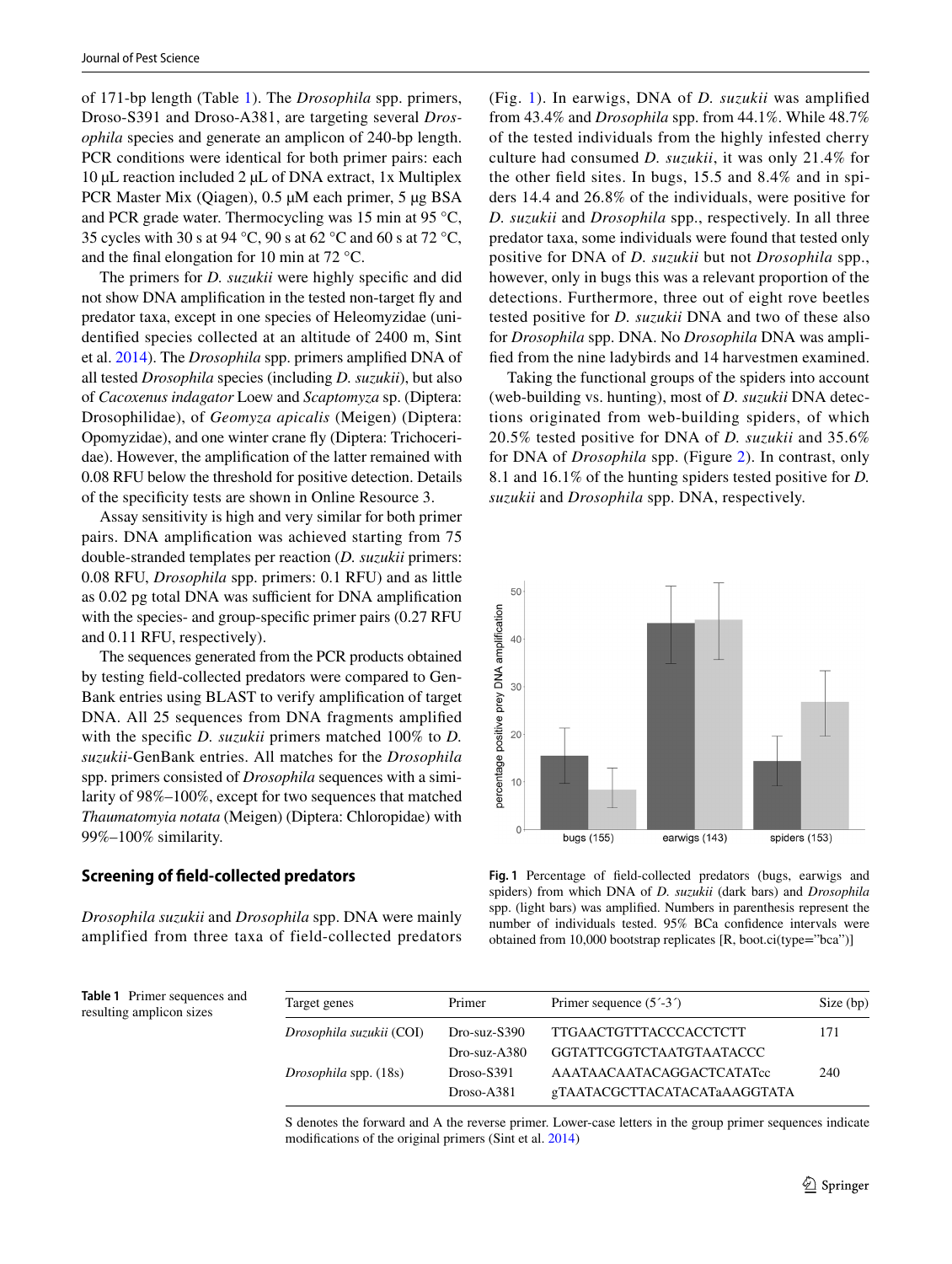# **Discussion**

The developed assays are easy to apply, highly suitable to detect *D. suzukii* predation, and revealed four taxa of generalist predators that had consumed *D. suzukii* in the feld. Our fndings show that earwigs, spiders and predatory bugs feed regularly on *D. suzukii* and should therefore be considered when developing control approaches, both as potential biological control agents and as non-target organisms possibly afected.

The specifcity of the *D. suzukii* primer pair was tested against 24 *Drosophila* species that occur in Switzerland as well as against one species which is not present in Switzerland but which is closely related to *D. suzukii* (*D. biarmipes* Malloch). None of these species were amplifed by the *D. suzukii* primers. *Drosophila subpulchrella* Takamori and Watabe (a species not tested) shows a high sequence similarity to *D. suzukii* in the amplifed COI fragment with only one mismatch at the 3'-end of the reverse primer and it thus cannot be ruled out that this species will be amplifed, at least to some extent, with the *D. suzukii*-specifc primer pair. While *D. subpulchrella* is not present in Europe, it needs to be considered in South East Asia where it occurs together with *D. suzukii*. A species of Heleomyzidae that was collected at an altitude of 2400 m (Sint et al. [2014](#page-8-15)) was amplifed with the *D. suzukii* primers and has a high sequence similarity to *D. suzukii* in the primer regions. Heleomyzidae is a small fy family with a mainly boreo-alpine distribution (Soszyńska-Maj and Woźnica [2016\)](#page-8-18). Many species are cold-adapted, live in caves, burrows of mammals or nests of birds and their larvae feed on fungi, dung, decaying plant



<span id="page-5-0"></span>**Fig. 2** Percentage of hunting and web-building spiders from which DNA of *D. suzukii* (dark bars) and *Drosophila* spp. (light bars) was amplifed. Numbers in parenthesis represent the number of individuals tested. 95% BCa confdence intervals were obtained from 10,000 bootstrap replicates [R, boot.ci(type="bca")]

and animal matter (Lo Guidice and Woźnica [2013](#page-8-19)). It is therefore highly unlikely to fnd Heleomyzidae at the same time and place as *D. suzukii*. In this study, all the sequences from gut contents amplifed with the *D. suzukii* primers matched 100% to *D. suzukii*. The *Drosophila* spp. primer pair amplifed the DNA of all tested *Drosophila* species, of few other species from the family Drosophilidae and of one Opomyzidae species. The opomyzid fy was a single individual net-caught below apple trees. Opomyzidae are associated with grasslands and cereal felds (van Zuilen and Roháček [2009\)](#page-8-20) and do not share the habitat with *D. suzukii*. Two sequences from gut contents amplifed with the *Drosophila* spp. primers had the closest match to a single sequence of *T. notata* (Chloropidae). However, from this genus only this single 18s rDNA sequence is available in GenBank and when blasted its closest matches are *Drosophila* and *Delia* (Diptera: Anthomyiidae) sequences. Neither Chloropidae nor Anthomyiidae were amplifed with the *Drosophila* spp. primers in the non-target test, so that also the possibility of misidentifcation of the available *T. notata* sequence cannot be ruled out. All things considered, it is unlikely that in this study non-target DNA was amplifed to a larger extent by the two primer pairs.

In this study, both primer pairs were run separately in singleplex PCRs, although at the same PCR conditions. Thus, as the amplifed DNA fragments difer 69 bp in length, they could be combined in a duplex assay, especially as relatively little interference between the primers is expected as they target diferent genes (mitochondrial COI vs nuclear 18s rDNA). However, multiplex reactions are in general more complex compared to singleplex reactions, so that the PCR would have to be optimized regarding PCR conditions (e.g. primer concentrations, annealing time and additives) to obtain comparable results as with singleplex reactions.

There are existing molecular assays to identify DNA of *D. suzukii*. Dhami and Kumarasinghe ([2014](#page-7-14)) developed a realtime PCR assay that can diferentiate between *D. suzukii* and the closely related *D. subpulchrella* if coupled with highresolution melt analysis. But the necessity for specifc PCR systems and dyes increases expenses and effort. Another assay is based on standard PCRs combined with restriction fragment length polymorphism analysis, hence adding an extra analytical step (Kim et al. [2014](#page-7-15)). The qPCR-based assay by Renkema et al. ([2015\)](#page-8-8) was developed for gut analysis of predators, but besides depending on qPCR cyclers, it also amplifed DNA of *Drosophila immigrans* Sturtevant, a vinegar fy that is distributed worldwide, very common in Switzerland and could thus interfere with the specifc detection of *D. suzukii*. This assay also amplifed DNA of *D. nepalensis* Okada, a species occurring in Asia, where it would have to be considered when applying the assay. The primers designed by Murphy et al. ([2015\)](#page-8-13) target single-copy genes and might therefore lack the necessary sensitivity for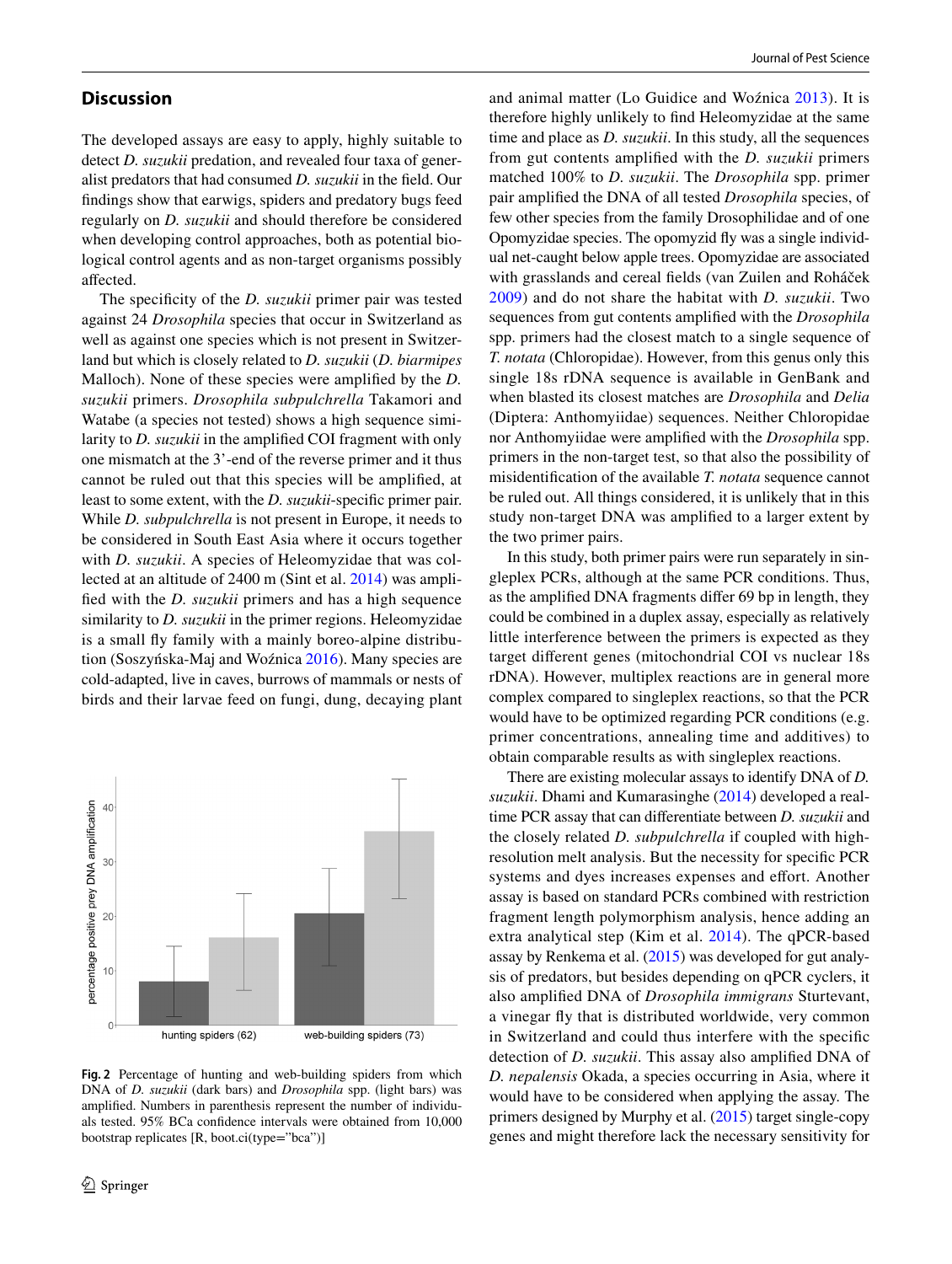gut content analysis, where prey DNA is usually degraded and semi-digested (King et al. [2008](#page-7-16)). Compared to the existing systems, our assay is simple and able to detect minute amounts of low-quality DNA. It is cost-efective and thus suitable for high-throughput gut content analysis.

To validate the applicability of the primer pairs developed in this study, common predator taxa were collected in habitats where *D. suzukii* was found to be present. The highest detection rates of *D. suzukii* DNA were found in earwigs where nearly half of them had been feeding on the spottedwing drosophila, most of which were collected in a highly *D. suzukii*-infested cherry culture. *Drosophila* spp. also served as prey since 25% of earwigs only tested positive for *Drosophila* DNA, but not *D. suzukii* DNA. Although earwigs are omnivorous feeding on a large variety of plant- and insectderived foods, their predatory potential is increasingly being recognized. While in citrus orchards their pest status is still discussed, their benefcial impact on aphid reduction was demonstrated (Romeu-Dalmau et al. [2012a,](#page-8-21) [b\)](#page-8-22). Earwigs have also been identifed as important predators of lepidopterans through video and gut content analysis (Frank et al. [2007](#page-7-25); Unruh et al. [2016\)](#page-8-23), and reported to feed on woolly aphids and psyllids (Nicholas et al. [2005;](#page-8-24) Höhn et al. [2007\)](#page-7-26).

Detection frequency in spiders was higher with the general *Drosophila* spp. primers than with the specifc *D. suzukii* primers. This indicates that these predators also consumed *D. suzukii*, but additionally fed on other *Drosophila* species. Twice as many detections resulted from webbuilding spiders compared to the hunting spiders. This is likely due to the fact that adult flies get caught in webs. As web-building spiders do not necessarily consume all prey items caught in their webs, they can induce mortality to more fies than they actually feed on. Earlier fndings showed that Diptera in general are a more important food source for web-building spiders compared to hunting spiders (Nyfeler [1999](#page-8-25); Michalko and Pekar [2016\)](#page-8-26).

Predatory bugs showed similar detection rates for *D. suzukii* DNA to the spiders. However, the detection rate appeared to be higher for *D. suzukii* than for *Drosophila* spp., which seems contradictory at frst sight. As the sensitivity of both primer pairs was comparable, this might be explained by the diferent target regions of the primer pairs. The *D. suzukii* primers target the COI region in mitochondrial DNA, while the general primers bind to the nuclear 18s rDNA. In cells of adult *Drosophila* individuals, the copy number of the two target genes seems to be comparable, as the two assays showed a similar sensitivity for both the number of template molecules and the amount of total DNA needed for successful amplifcation. By contrast, eggs are known to have a much higher density of mitochondria compared to somatic cells and a single *Drosophila* egg contains up to 15 Mio copies of mtDNA (Tourmente et al. [1990](#page-8-27)), but only one nucleus with a few hundred copies of 18s rDNA

(Long and Dawid [1980\)](#page-8-28). Since most of the predatory bugs were collected in berries with no obvious *D. suzukii* infestation (personal observation), their prey probably often consisted of *D. suzukii* eggs, resulting in an excess of *D. suzukii* mitochondrial DNA in the guts and therefore in an increased detection probability for the *D. suzukii*-specifc assay compared to the *Drosophila* spp. primers targeting nuclear DNA. This explanation is supported by a laboratory feeding trial, where bugs of the species *O. laevigatus* fed on eggs of *D. suzukii* within strawberries and signifcantly increased egg mortality compared to the control treatment (Gabarra et al. [2015](#page-7-12)).

Beyond the predators tested in the present study other taxa are worth considering. In this study, three out of eight rove beetles tested positive for *D. suzukii*, and in laboratory trials rove beetles fed on diferent larval stages of the fy (Cuthbertson et al. [2014;](#page-7-11) Renkema et al. [2015](#page-8-8)). Carabid beetles are successful predators of fruit fy pupae in citrus orchards (Urbaneja et al. [2006](#page-8-29); Monzó et al. [2011](#page-8-30)) and might prey on *D. suzukii* pupae as well. Ground-dwelling predators actually deserve special attention, since the majority of *D. suzukii* pupate on the ground and in the soil (Woltz and Lee [2017\)](#page-8-10). Furthermore, larvae of hoverfies (Diptera: Syrphidae), ladybirds and lacewings (Neuroptera) are successful predators of small and soft-bodied prey (e.g. Moser et al. [2011](#page-8-31); Tschumi et al. [2016](#page-8-32)) and could thus putatively also feed on *D. suzukii*. The here included testing of feldcollected predators served only as proof-of-concept study to show the general applicability of the developed assays and to gain some frst insight into the potential predator community of *D. suzukii*. Thus, future laboratory and feld studies need to be conducted to assess the predator complex attacking *D. suzukii* in detail, taking into consideration the species' feeding modes (e.g. chewers and fuid feeders), feeding habits (e.g. predation, scavenging, secondary predation and consumption frequency) and digestion rates, all of which can infuence the time span during which prey DNA stays detectable post-consumption (Harwood et al. [2001;](#page-7-27) Greenstone et al. [2014;](#page-7-28) Mansfeld and Hagler [2016\)](#page-8-33). In addition, the impact of the predator community on *D. suzukii* populations in the feld needs to be elucidated.

The assays presented here offer the opportunity to quickly and inexpensively screen the communities of potential generalist predators of *D. suzukii* in diferent habitats. Although the assays do not quantify the feeding on *D. suzukii*, they can serve as a tool to reveal the *D. suzukii* consumption frequency within a predator community. This way, the importance of predators as natural enemies of *D. suzukii* can be estimated. Identifying natural enemies of this pest is an important step towards better understanding how *D. suzukii* is utilized as prey in newly invaded areas and thus towards efficient control measures for this pest in orchards and semi-natural habitats.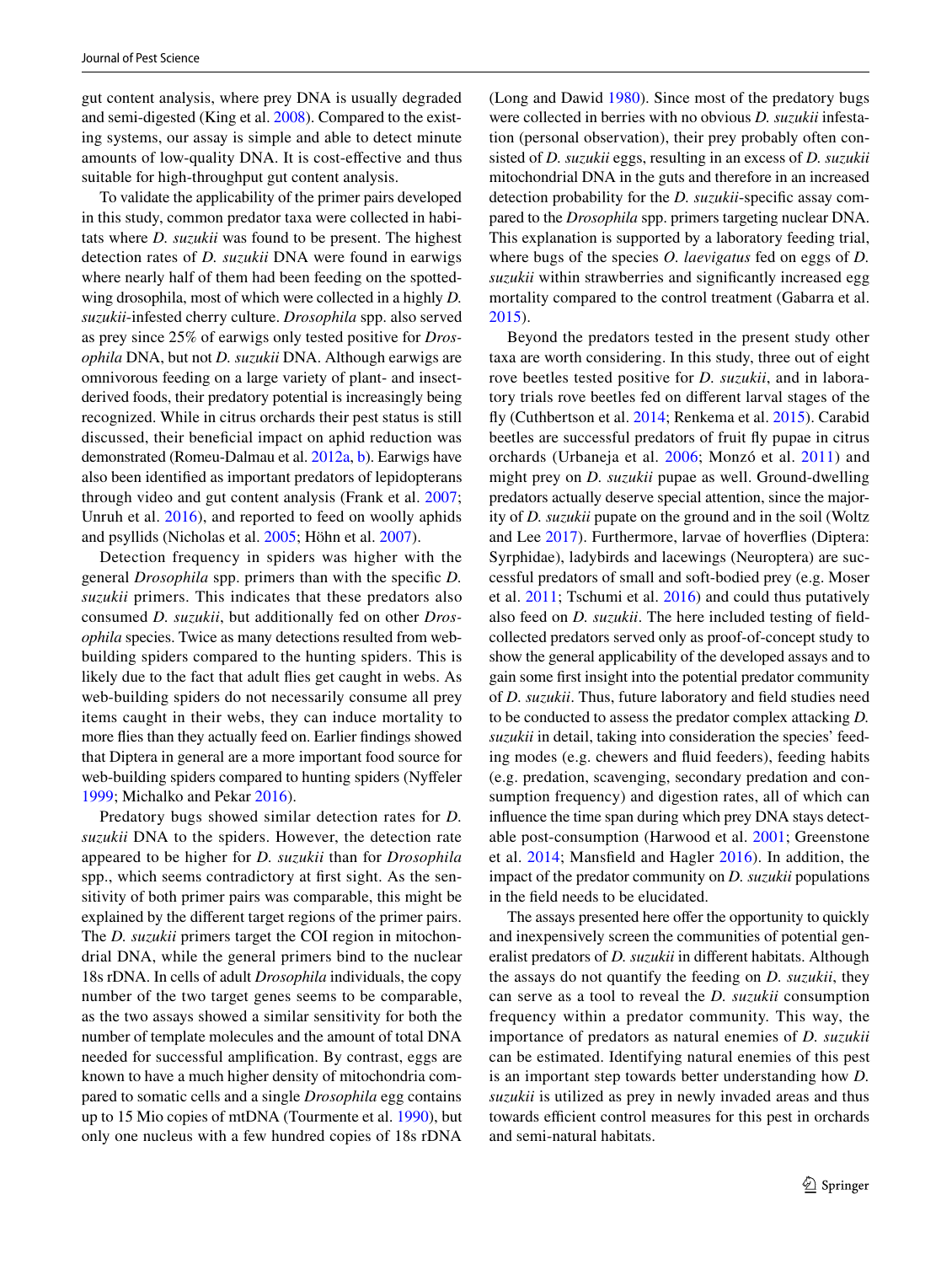## **Author contributions**

JC, MT and JR conceived and designed research. SW conducted the feld survey. SW and CZ conducted the laboratory work. DS advised the laboratory work. All authors contributed to data analysis and interpretation. SW wrote the manuscript with supplementary input from all authors. All authors approved the fnal version of the manuscript

**Acknowledgements** This work was funded by the *Drosophila suzukii* R & D Task Force funded by the Swiss Federal Office for Agriculture (FOAG). Additional support for molecular analysis by Agroscope is gratefully acknowledged. The authors thank Gerhard Bächli for providing specimens of drosophilids and for his assistance in identifying *Drosophila* species. We are grateful to Serge Fischer (Agroscope), Pierre Girod (CABI), Stefen Hagenbucher (Wildbiene und Partner) and Florian Steiner (University of Innsbruck) for providing specimens of *Drosophila* species. We thank Alexander Rief (University of Innsbruck) for his assistance in identifying spiders. We also thank Sara D'Alessio and Daniel Hauser (Agroscope) for their help in the feld survey. Moreover, many thanks go to the farmers and neighbours that allowed us to collect predators in their cultures. We also want to thank the three anonymous reviewers for their valuable comments that helped improve the manuscript.

### **Compliance with ethical standards**

**Conflict of interest** All authors declare that they have no confict of interest.

# **References**

- <span id="page-7-13"></span>Arnó J, Riudavets J, Gabarra R (2012) Survey of host plants and natural enemies of *Drosophila suzukii* in an area of strawberry production in Catalonia (northeast Spain). IOBC-WPRS Bull 80:29–34
- <span id="page-7-0"></span>Asplen MK, Anfora G, Biondi A, Choi DS, Chu D et al (2015) Invasion biology of spotted wing Drosophila (*Drosophila suzukii*): a global perspective and future priorities. J Pest Sci 88:469–494
- <span id="page-7-22"></span>Bächli G (1998) Drosophilidae. In: Merz B, Bächli G, Haenni J-P, Gonsetz Y (eds) Diptera—Checklist. Fauna Helvetica 1. Schweizerische Entomologische Gesellschaft, pp 304–305
- <span id="page-7-17"></span>Bächli G, Burla H (1985) Insecta Helvetica Bd. 7: Diptera – Drosophilidae. Schweizerische Entomologische Gesellschaft
- <span id="page-7-4"></span>Baroffio C, Huber B, Kopp M et al (2016) *Drosophila suzukii*—Strategie 2016 für die Beerenkulturen. Merkblatt Nr. 38. Ed., Agroscope, Switzerland
- <span id="page-7-23"></span>Canty A, Ripley B (2016) boot: Bootstrap R (S-Plus) Functions. R package version 1.3-18
- <span id="page-7-8"></span>Chabert S, Allemand R, Poyet M, Eslin P, Gibert P (2012) Ability of European parasitoids (Hymenoptera) to control a new invasive Asiatic pest, *Drosophila suzukii*. Biol Control 63:40–47
- <span id="page-7-2"></span>Cini A, Ioriatti C, Anfora G (2012) A review of the invasion of *Drosophila suzukii* in Europe and a draft research agenda for integrated pest management. Bull Insectol 65:149–160
- <span id="page-7-24"></span>Core Team R (2017) R: A language and environment for statistical computing. R Foundation for Statistical Computing, Vienna
- <span id="page-7-11"></span>Cuthbertson AGS, Blackburn LF, Audsley N (2014) Efficacy of commercially available invertebrate predators against *Drosophila suzukii*. Insects 5:952–960
- <span id="page-7-10"></span>Daane KM, Wang X-G, Biondi A, Miller B, Miller JC et al (2016) First exploration of parasitoids of *Drosophila suzukii* in South Korea as potential classical biological agents. J Pest Sci 89:823–835
- <span id="page-7-14"></span>Dhami MK, Kumarasinghe L (2014) A HRM real-time PCR assay for rapid and specifc identifcation of the emerging pest spotted-wing Drosophila (*Drosophila suzukii*). PLoS ONE 9:e98934
- <span id="page-7-20"></span>Folmer O, Black M, Hoeh W, Lutz R, Vrijenhoek R (1994) DNA primers for amplifcation of mitochondrial cytochrome c oxidase subunit I from diverse metazoan invertebrates. Mol Mar Biol Biotechnol 3:294–299
- <span id="page-7-25"></span>Frank SD, Wratten SD, Sandhu HS, Shrewsbury PM (2007) Video analysis to determine how habitat strata afects predator diversity and predation of *Epiphyas postvittana* (Lepidoptera: tortricidae) in a vineyard. Biol Control 41:230–236
- <span id="page-7-12"></span>Gabarra R, Riudavets J, Rodríguez GA, Pujade-Villar J, Arnó J (2015) Prospects for the biological control of *Drosophila suzukii*. Biocontrol 60:331–339
- <span id="page-7-6"></span>Geiger F, Wäckers FL, Bianchi FJJA (2009) Hibernation of predatory arthropods in semi-natural habitats. Biocontrol 54:529–535
- <span id="page-7-18"></span>Greenstone MH, Weber DC, Coudron TA, Payton ME, Hu JS (2012) Removing external DNA contamination from arthropod predators destined for molecular gut-content analysis. Mol Ecol Resour 12:464–469
- <span id="page-7-28"></span>Greenstone MH, Payton ME, Weber DC, Simmons AM (2014) The detectability half-life in arthropod predator-prey research: what it is, why we need it, how to measure it, and how to use it. Mol Ecol 23:3799–3813
- <span id="page-7-7"></span>Gurr GM, Wratten SD, Landis DA, You M (2017) Habitat management to suppress pest populations: progress and prospects. Annu Rev Entomol 62:91–109
- <span id="page-7-21"></span>Hall TA (1999) BioEdit: a user-friendly biological sequence alignment editor and analysis program for Windows 95/98/NT. Nucleic Acids Symp Ser 41:95–98
- <span id="page-7-1"></span>Hamby KA, Bellamy DE, Chiu JC, Lee JC, Walton VM et al (2016) Biotic and abiotic factors impacting development, behavior, phenology, and reproductive biology of *Drosophila suzukii*. J Pest Sci 89:605–619
- <span id="page-7-27"></span>Harwood JD, Phillips SW, Sunderland KD, Symondson WOC (2001) Secondary predation: quantifcation of food chain errors in an aphid-spider-carabid system using monoclonal antibodies. Mol Ecol 10:2049–2057
- <span id="page-7-3"></span>Haye T, Girod P, Cuthbertson AGS, Wang XG, Daane KM et al (2016) Current SWD IPM tactics and their practical implementation in fruit crops across diferent regions around the world. J Pest Sci 89:643–651
- <span id="page-7-19"></span>Hebert PDN, Cywinska A, Ball SL, deWaard JR (2003) Biological identifcations through DNA barcodes. Proc R Soc Lond B 270:313–321
- <span id="page-7-26"></span>Höhn H, Lahusen A, Eder R, Ackermann T, Franck L et al (2007) Régulation du psylle du poirier: résultats et observations de 2002 à 2006 en Suisse alémanique. Revue suisse Vitic Arboric Hortic 39:169–176
- <span id="page-7-5"></span>Kenis M, Tonina L, Eschen R, van der Sluis B, Sancassani M et al (2016) Non-crop plants used as hosts by *Drosophila suzukii* in Europe. J Pest Sci 89:735–748
- <span id="page-7-15"></span>Kim SHS, Tripodi AD, Johnson DT, Szalanski AL (2014) Molecular diagnostics of *Drosophila suzukii* (Diptera: Drosophilidae) using PCR-RFLP. J Econ Entomol 107:1292–1294
- <span id="page-7-16"></span>King RA, Read DS, Traugott M, Symondson WOC (2008) Molecular analysis of predation: a review of best practice for DNA-based approaches. Mol Ecol 17:947–963
- <span id="page-7-9"></span>Knoll V, Ellenbroek T, Romeis J, Collatz J (2017) Seasonal and regional presence of hymenopteran parasitoids of *Drosophila* in Switzerland and their ability to parasitize the invasive *Drosophila suzukii*. Sci Rep 7:40697